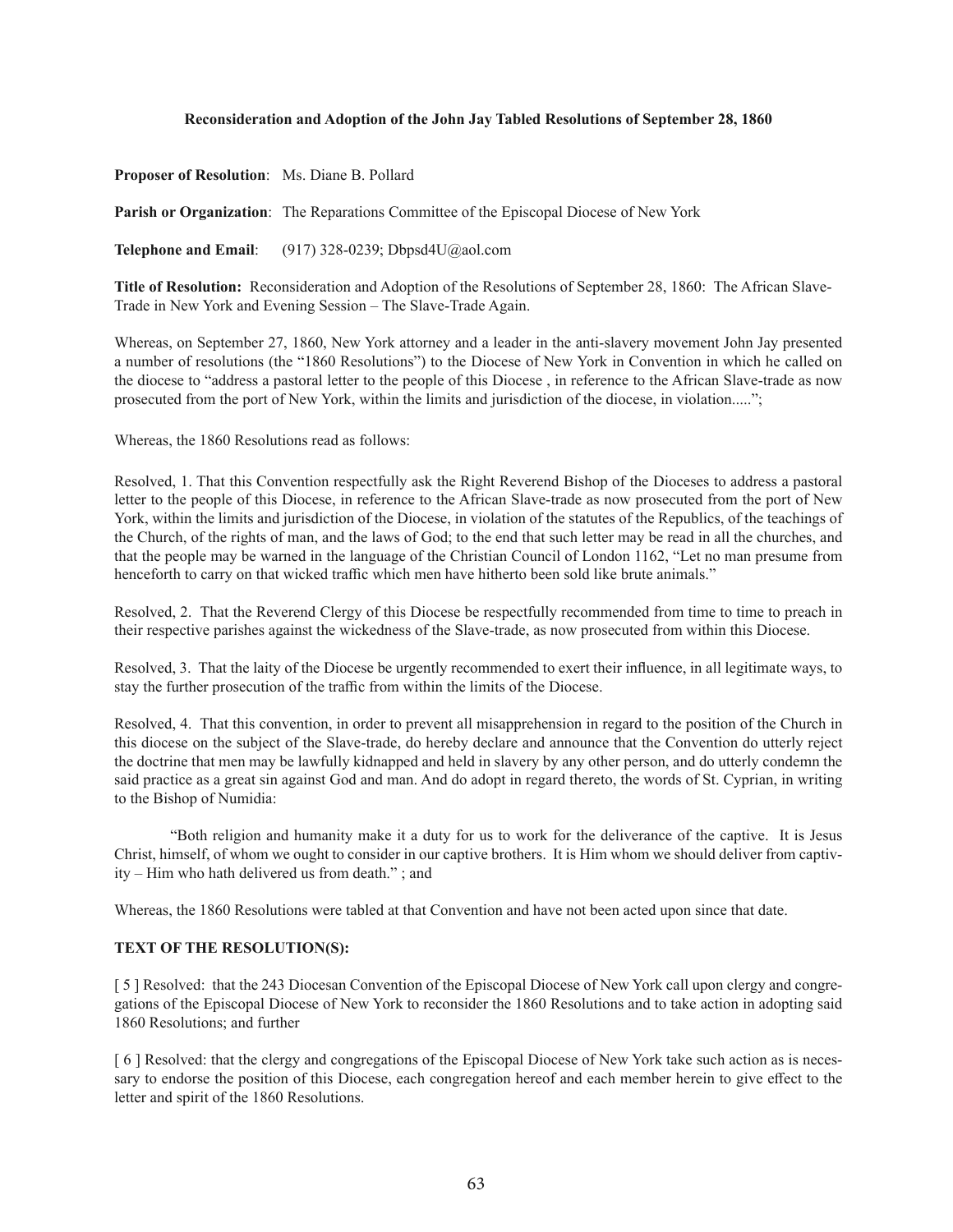### **Explanation**

The Reparations Committee is calling on this 243rd Convention of the Episcopal Diocese of New York to remove the 1860 Resolutions from the table and adopt said 1860 Resolutions with retroactive force and effect.

As we continue our process of lamentations for slavery, this act is the right thing to do and will move us closer to the 2020 Diocesan Convention when we are calling on the Episcopal Diocese of New York to execute a formal apology for the sin of slavery.

### **All are Welcome in God's Church: Responding to the Lambeth Conference Invitation**

| Proposer of Resolution: The Reverend Matthew Mead and The Reverend Winnie Varghese |  |  |  |  |  |  |
|------------------------------------------------------------------------------------|--|--|--|--|--|--|
|------------------------------------------------------------------------------------|--|--|--|--|--|--|

**Parish or Organization:** The Council of The Episcopal Diocese of New York

| <b>Telephone and E-mail:</b> (914) 738-5515, matthew@christchurchpelham.org; |
|------------------------------------------------------------------------------|
| $(212)$ 602-0733, wvarghese@trinitywallstreet.org                            |

**Title of Resolution**: All are Welcome in God's Church: Responding to the Lambeth Conference Invitation

Whereas, the 2020 Lambeth Conference will take place in July and August of 2020 at the University of Kent in Canterbury; and

Whereas, the bishops who gather at the Lambeth Conference represent the great diversity of theological and ecclesiological viewpoints of the thirty-eight provinces (representing more than 165 countries) of the Anglican Communion, including conflicting viewpoints around human sexuality and marriage; and

Whereas, the 2020 Lambeth Conference has been advertised as a conference for "active bishops and their spouses", with separate retreats for bishops and spouses; and

Whereas, the Secretary General of the Anglican Communion has stated that the Anglican Communion's position on marriage as set out in Resolution I.10 of the 1998 Lambeth Conference would make it inappropriate for same-sex spouses to be invited to the 2020 Lambeth Conference, noting that the Archbishop of Canterbury had privately notified Bishop Mary Glasspool of this position in December 2018; and

Whereas, the President of the House of Deputies of The Episcopal Church has disputed the accuracy of the Secretary General's statement regarding the 1998 Lambeth Conference's setting the Anglican Communion's position on marriage; and

Whereas, The Episcopal Church, the Episcopal Diocese of New York, and the State of New York all affirm that two people of the same gender can be married; and

Whereas, notwithstanding the claim of the Secretary General that only a "few individuals" are directly affected by this decision, the Episcopal Diocese of New York includes numerous priests, deacons, and lay persons who are married to persons of the same gender, and this number is increasing both in our Diocese and in other dioceses of The Episcopal Church; and

Whereas, the decision of the Archbishop of Canterbury to exclude same-sex spouses has caused pain for many people both within and outside of The Episcopal Diocese of New York.